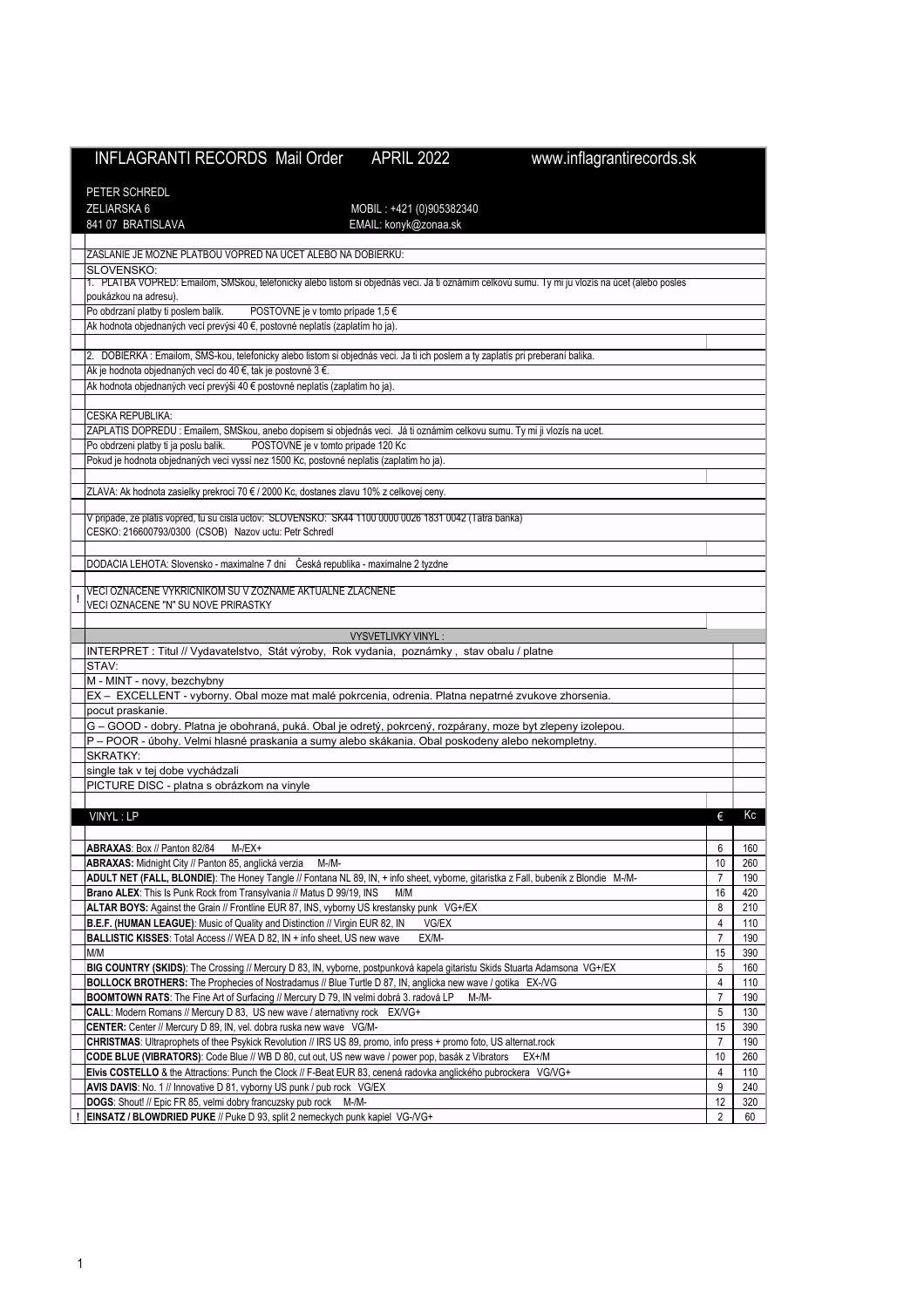|   | ELEVATORS: Frontline NL 80, US new wave VG/EX+                                                                                                   | 6              | 160  |
|---|--------------------------------------------------------------------------------------------------------------------------------------------------|----------------|------|
|   |                                                                                                                                                  |                |      |
|   | FISCHER Z: Going Deaf For a Living // United Artists D 80, IN, vyborna anglicka new wave VG/EX                                                   | 3              | 80   |
|   | FISCHER Z: Red Skies Over Paradise // Liberty D 81, IN, vyborny 3. album anglickej new wave VG+/EX                                               | 3              | 80   |
|   | FLAMIN GROOVIES: Now // Philips SCANDINAVIA 78, IN, výborný power pop EX-/EX-                                                                    | 18             | 470  |
|   | FOOLS: Sold Out // EMI D 80, vyborny US powerpop<br>EX-/M-                                                                                       | 6              | 160  |
|   | FRED BANANA COMBO: Fred Banana Combo // Ariola D 80, vel. dobry punk/wave, styl Rezillos / B-52s EX/EX                                           | 8              | 210  |
|   | GENE LOVES JEZEBEL: Discover + Glad To Be Live // Beggars UK 86, IN, + bonusová live LP, anglická gotika VG+/EX                                  | 6              | 160  |
|   | GODFATHERS: More Songs About Love & Hate // Epic EUR 89, IN, vyborny anglicky postpunk EX/EX                                                     | 9              | 240  |
|   | HAPPY COCKS: We Dont Need Anything Special // Matus D 00/19, INS, velmi dobry punk 77 z Nitry M/M                                                | 15             | 390  |
|   |                                                                                                                                                  |                |      |
|   | HAYSI FANTAYSEE: Battle Hymns For Children Singing // Regard D 83 EX-/EX                                                                         | 3              | 80   |
|   | HEADBOYS: The Headboys // RSO CAN 80, vyborny skotsky powerpop / punk<br>VG/EX-                                                                  | 5              | 130  |
|   | HEAVEN 17: Teddy Bear, Duke & Psycho // Virgin EUR 88, IN M-/M-                                                                                  | 5              | 130  |
|   | HONX: Young Rebels Vol. 1 // 1st D 88, Info press sheet, cut out, velmi dobry nemecky punk / new wave<br>VG/M-                                   | 4              | 110  |
|   | HUMDINGERS: Sign in the City // Waterfront AUS 88, IN, 6 skl mini LP australskeho alternativneho rocku VG/M-                                     | $\overline{7}$ | 190  |
| N | Billy IDOL: Vital Idol // Chrysalis EUR 85, 7 remixovanych hitov VG/EX-                                                                          | $\overline{7}$ | 190  |
|   | JAPAN: Obscure Alternatives // Hansa D 78, IN, anglicka new wave, styl Ultravox EX-/EX                                                           | 9              | 240  |
|   | David JOHANSEN (NEW YORK DOLLS): Sweet Revenge // Virgin EUR 84, + info sheet, solo album speváka New York Dolls EX/M-                           | 6              | 160  |
|   | Lene LOVICH: No Mans Land // Stiff D 82<br>VG+/M                                                                                                 | 6              | 160  |
|   | Nick LOWE: The Rose of England // Demon EUR 85, IN, velmi dobry pubrock<br>$EX+/EX+$                                                             | 5              | 130  |
|   |                                                                                                                                                  | 5              |      |
|   | LUSTFINGER: Alles im Griff // Rotz Wasser D 90, IN, velmi dobry nemecky punk VG+/EX                                                              |                | 130  |
|   | <b>MADNESS:</b> Absolutely // Stiff D 80, IN EX/VG (ale 2 skladby sú $G+$ )                                                                      | 4              | 110  |
|   | MADNESS: The Rise & Fall // Stiff D 82 VG/M-                                                                                                     | 8              | 210  |
|   | N MADNESS: Complete Madness // Tonpress PL 82<br>EX/M-                                                                                           | 9              | 240  |
|   | <b>MADNESS: Utter Madness // Virgin EUR 86</b><br>EX/EX-                                                                                         | 8              | 210  |
|   | EX/EX<br><b>MENTAL AS ANYTHING: Mouth To Mouth // Epic EUR 87, IN</b>                                                                            |                | 30   |
|   | <b>MOTORS:</b> 1 // Virgin UK 77, vyborny anglicky pub rock VG+/EX-                                                                              | 3              | 80   |
|   | MOTORS: Approved By the Motors // Jugoton YU 78, velmi dobry anglický pubrock, vrátane Airport<br>VG-/EX                                         | $\overline{2}$ | 120  |
|   | N   NEON JUDGEMENT: The Insult // Globus CS 90 $VG+/M-$ (1 skladba je VG+)                                                                       | $\overline{7}$ | 190  |
|   | NEIGHBORHOODS: The High Hard One // Restless NL 86, US power pop / punk M-/M-                                                                    | 9              | 240  |
|   | NEW REGIME: New Regime // RCA EUR 85, IN, britska new wave / alternativny rock M-/M-                                                             | 5              | 130  |
|   | <b>O.K. BAND:</b> The Latest Report // Supraphon 86 M-/M-                                                                                        | 13             | 340  |
|   |                                                                                                                                                  |                |      |
|   | John OTWAY & Wild Willy BARRETT: Deep & Meaningles // Polydor UK 78, vyborny anglicky pubrock VG/EX                                              | 3              | 90   |
|   | DAVID PEEL: An Evening With // Globus CS 90, koncert US protopunku z roku 1975 M-/EX- (1 skladba je VG)                                          | 4              | 160  |
|   | N   PIGBAG: Dr Heckle and Mr Jive D 82 INS EX/M-                                                                                                 | 9              | 240  |
|   | PLANETS (T.R.B., I.DURY, DEAF SCHOOL): Spot // Rialto UK 80, IN, angl. new wave / ska, ex clenovia Tom Robinson Band, Ian Dury, Deaf School EX/E | $\overline{2}$ | 110  |
|   | N (PRAZSKY) VYBER: Vyber // Supraphon 88<br>EX/M-                                                                                                | 9              | 240  |
|   | PRETENDERS: Pretenders // Real AT 80, IN VG+/EX-                                                                                                 | 8              | 210  |
|   | <b>PVC:</b> Basic Colours // RCA D 84, IN, nemecky punk / postpunk<br>EX/EX                                                                      | 11             | 290  |
|   | RED ROCKERS: Schizophrenic Circus // 415 Rec USA 84, IN, velmi dobra US new wave / postpunk EX+/EX+                                              | 5              | 130  |
|   | ANDI SEXGANG: Arco Valley // Bellaphone D 88 + info sheet, cut off, gotika VG+/M-                                                                | $\overline{7}$ | 190  |
|   | PHIL SEYMOUR: Phil Seymour // Boardwalk D 80, velmi dobry US power pop VG+/EX                                                                    | $\overline{7}$ | 190  |
|   | EX/EX                                                                                                                                            | 5              | 130  |
|   | SHIRTS: Inner Sleeve // Capitol US 80, IN, vyborna US new wave                                                                                   |                |      |
| N | SHOES: Present Tense // Elektra US 79, velky cut out, skvely US powerpop VG+/EX                                                                  | 8              | 210  |
|   | SHOES: Tongue Twister // Elektra US 81, IN, skvely US powerpop<br>VG+/EX                                                                         | $\overline{7}$ | 190  |
|   | SIMPLE MINDS: New Gold Dream // Virgin EUR 85, IN, skotska new wave M-/M-                                                                        | 12             | 320  |
|   | SIOUXSIE & the BANSHEES: Kaleidoscope // Polydor NL 80<br>$M$ -/EX+                                                                              | 18             | 470  |
|   | Tomas SLOBODA (LE PAYACO): Chobotnica // Blowback / Slnko SK 12 LP + CD zapecatene<br>M/M                                                        | 34             | 890  |
|   | SLOBODNA EUROPA: Pakaren // Opus 91 M-/M-                                                                                                        | 85             | 2210 |
|   | SLOBODNA EUROPA: Trojka // Matus D 03//19, INS<br>M/M                                                                                            | 18             | 470  |
|   | SOCIAL DISTORTION: Recordings Between Then and Now // Time Bomb D 08, 13 skladbovy akusticky bootleg EX/EX                                       | 17             | 450  |
|   | Steven T. (VENUS & the RAZORBLADES): West Coast Confidential // Dream US 77, IN, cut out, ex spevak Venus & Razorblades VG/M-                    | 4              | 110  |
|   | N   TANGO: Elektricky Bal // Supraphon 86<br>M-/EX (1 skladba je VG+)                                                                            | 3              | 80   |
|   | Bram TCHAIKOVSKY (MOTORS): The Russians are Coming // Radar D 80, vyborny anglicky powerpop<br>$EX-Z+$                                           | 6              | 160  |
|   | Bram TCHAIKOVSKY (MOTORS): Pressure // Polydor US 80, cut out, (Russians are Coming vydaná pod iným názvom v USA), vyborny anglicky powerpod     | 5              | 130  |
|   | Bram TCHAIKOVSKY (MOTORS): Funland // Arista US 81, cut out, vyborny anglicky power pop / pubrock, ex Motors VG+/M-                              | 5              | 130  |
|   | TELEVISION PERSONALITIES: And Dont the Kids Just Love It // Fire UK 81, neoficialny repress, vyborny mod / punk / indie EX+/M                    | 13             | 340  |
|   |                                                                                                                                                  |                |      |
|   | TONY TITT & the TORPEDOES // Rocknshow D 81, 6 skladbovy minialbum nemeckeho ska / new wave VG+/EX (autographed, podpísané celou                 |                |      |
|   | kapelou)                                                                                                                                         | 9              | 240  |
|   |                                                                                                                                                  |                |      |
|   | TOURISTS (EURHYTMICS): Reality Effect // Logo D 79, skvely druh album anglickej new wave, Ann Lennox + Dave Stewart (neskor Eurhytmics) EX-/EX   | 6              | 160  |
|   | N   TWINKLES: 25 Years of Punk Rock INS M/M                                                                                                      | 18             | 470  |
|   | UNDERTONES: Positive Touch // Ardeck UK 81, IN, vyborna 3. radovka G+/EX                                                                         | 5              | 130  |
|   | ZONA A: Nie je to tak zlé // Inflagranti 93/16, INS, LP je mierne zvlnená, ale hrá bez problémov M/M                                             | 10             | 260  |
|   | ZONA A: V zivotnej forme // Inflagranti 96/18 INS M/M                                                                                            | 15             | 390  |
|   | ZONA A: Nikto nevie jak to dopadne // Inflagranti 00/19, INS M/M                                                                                 | 15             | 390  |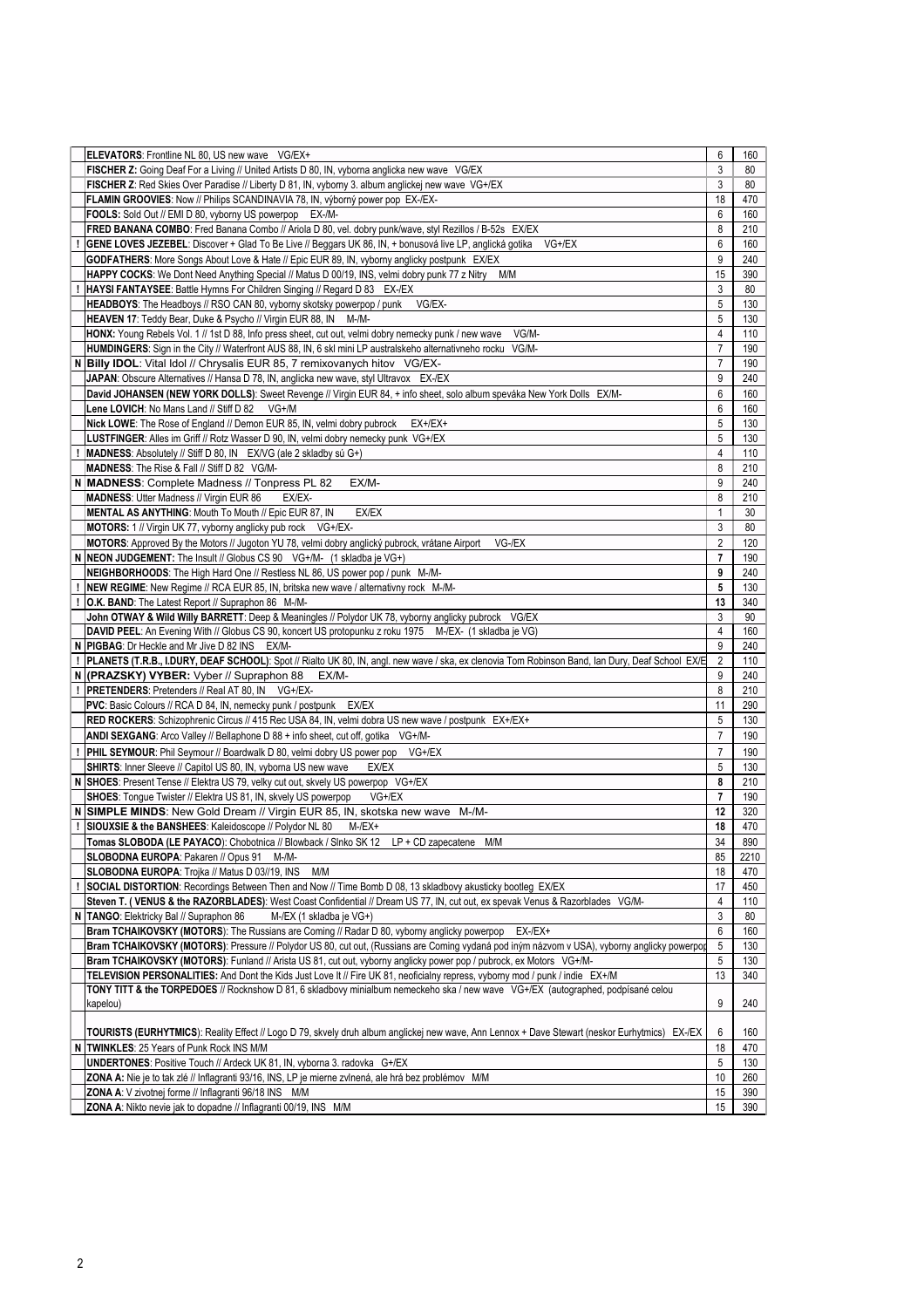| ZONA A: Na predaj // Inflagranti 04/17, INS M/M                                                                                                       | 15              | 390             |
|-------------------------------------------------------------------------------------------------------------------------------------------------------|-----------------|-----------------|
| ZONA A: Všetko najlepšie // Inflagranti 10/21, 2xLP M/M                                                                                               | 25              | 650             |
| ZONA A: V zivotnej forme // Inflagranti 96/18 TEST PRESSING M/M                                                                                       | 26              | 680             |
| ZONA A: Nikto nevie jak to dopadne // Inflagranti 00/19, TEST PRESSING M/M                                                                            | 28              | 730             |
| ZONA A: Na predaj // Inflagranti 04/17, TEST PRESSING M/M                                                                                             | 25              | 650             |
| ZONA A: Všetko najlepšie // Inflagranti 10/21, 2xLP TEST PRESSING M/M                                                                                 | 48              | 1250            |
|                                                                                                                                                       |                 |                 |
| KOMPILACIE LP VARIOUS ARTISTS                                                                                                                         | €               | Кc              |
|                                                                                                                                                       |                 |                 |
|                                                                                                                                                       |                 |                 |
| $N$ /M-                                                                                                                                               | 9               | 240             |
| DIE NEUE TANZMUSIK IST DA DA DA // Fontana D 82, 16 skl: Trio, Ideal, Extrabreit, Nichts, Spliff, Strassenjungs, Abwarts, KFC, Deo, Doraus +          |                 |                 |
| Marinas EX/EX                                                                                                                                         | 5               | 130             |
| NEUE GEGENART / WERSTABIL // Arcade D 82: DAF, Spliff, Grauzone, Fehlfarben, Rheingold, Minisex, Spider Murphy Gang VG/M-                             | 5               | 130             |
| ROCKLET // Opus 89, ChVM, Monte Rosa, Krakatit, Slniecko, Makar Cudra, LES VG+/EX                                                                     | 5               | 130             |
| ROCKWARTS in die 80er // CBS D 80, IN, 12 skl. new wave a power pop: P. Collins Beat, 20/20, Romantics, Mi Sex, Squeeze, J. Jackson, Nits, Live Wire. | 5               | 130             |
|                                                                                                                                                       |                 |                 |
| VINYL MAXI SINGLE & EP: 12", 10"                                                                                                                      | €               | Кc              |
|                                                                                                                                                       |                 |                 |
| A FLOCK OF SEAGULLS: It's Not me Talking // Jive UK 83 VG/EX                                                                                          | $\mathbf{2}$    | 60              |
| BOLSHOI: Happy Boy / Boxes / Holiday By the Sea // Situation UK 85, anglická gotika<br>VG+/EX                                                         | 3               | 80              |
| GHOST DANCE: Introducing Ghost Dance // Chrysalis EUR 89, GF, anglická gotika EX+/M-                                                                  | 5               | 130             |
| KISSING THE PINK: One Step / The Rain Never Stops / Footsteps // Magnet D 86 EX-/EX                                                                   | 3               | 80              |
| LORDS of the NEW CHURCH: M-Style / Sorry for the Man / S.F. & T. // IRS UK 84 EX/EX                                                                   | $\overline{7}$  | 190             |
| Lene LOVICH: Lucky Number / Home / Lucky Number (version) // Stiff UK 78, vyborna new wave<br>VG+/EX                                                  | 3               | 80              |
|                                                                                                                                                       |                 |                 |
| Lene LOVICH: Say When / One Lonely Heart / Big Bird // Stiff UK 79 VG+/EX-                                                                            | 3               | 80              |
| RECORDS: Rock and Roll Love Letter / Wives and Mothers of Tomorrow / Starry Eyes (live) // Virgin UK 79, vyborny UK powerpop<br>VG+/EX                | 4               | 110             |
| REDS: Shake Appeal // Sire CAN 84, WHITE LABEL, C.O., 5 skladbová EP, americká new wave<br>VG/EX- (zaver jednej skl je VG)                            | 15              | 390             |
| X MAL DEUTSCHLAND: Sequenz // DRO ESP 85, 3 skladby<br>$EX+/EX+$                                                                                      | 9               | 240             |
|                                                                                                                                                       |                 |                 |
| VINYL: 7", single, EP                                                                                                                                 | €               | Кc              |
|                                                                                                                                                       |                 |                 |
| ABRAXAS: Nesmíš si to tak brát / Zbytečný slova // Panton 84<br>EX/VG+                                                                                | 3               | 80              |
| AK BAND: 8-3-12 / Walnuts - Moleteazerz // RCA UK 81, velmi dobra anglicka new wave<br>VG/VG+                                                         | 3               | 80              |
| Paul COLLINS BEAT: On the Highway / On the Highway // Columbia US 82, PROMO, vyborny US powerpop VG/EX (b strana VG)                                  | 3               | 80              |
| BOOMTOWN RATS: Diamond Smiles / Late Last Night // Mulligan IRL 79, vyborna irska new wave<br>EX-/EX                                                  | $\overline{2}$  | 60              |
| Bette BRIGHT (DEAF SCHOOL): Hello I am Your Heart // Korova UK 80, anglicka new wave / ska<br>VG/EX                                                   | $\mathbf{1}$    | 30              |
| BROKEN TOYS: Love Story / Lets Have a Riot / I Want To Be My Boyfriend / Drugs // Incognito D 90, vyborny US punk 77 EX/EX                            | 4               | 110             |
| COWBOYS: Supermarket / Teenage Life // Test Offensive US 80, vyborny US punk 77<br>$EX-NG+$                                                           | 175             | 4550            |
| DEXYS MIDNIGHT RUNNERS: Plan B / Soulfinger // EMI UK 81<br>G/EX-                                                                                     |                 | 30              |
| FATAL CHARM: Summer Spies / The Final Door // Carrere UK 82, vyborna UK new wave / synth pop VG+/EX+                                                  | 4               | 110             |
| MINISEX: Du Kleiner Spion / Nimm die Nacht / Schallter AT 82, rakúska NDW VG+/EX                                                                      | $\overline{7}$  | 190             |
| MURDER THE DISTURBED: D.N.A. / Walking Corpses / The Ulimate System // Small Wonder UK 79, velmi dobry UK punk / new wave<br>VG/EX                    | 6               | 160             |
| MYDLO: Da Da Da, nechci te vic / Po nocni // Supraphon 83 EX-/EX                                                                                      | $\overline{4}$  | 110             |
| OK BAND: Nemuzu psat texty / Zizkovska zed // Supraphon 82/83 VG/EX                                                                                   | $\mathbf{1}$    | 30 <sup>°</sup> |
|                                                                                                                                                       |                 |                 |
| OK BAND: Jdi a otevri dvere / PROGRES - POKROK: Moja najzlatejsia lyra // Supraphon 89<br>$-NG$                                                       |                 | 30              |
| RADIATORS (FROM SPACE): Kitty Ricketts / Ballad of the Faithful Departed // Chiswick UK 79<br>EX/M-                                                   | 6               | 160             |
| CAPTAIN SENSIBLE (DAMNED): Glad It's All Over / Damned On 45 // A&M EUR 84, B-strana je mix 15 skladieb Damned EX/EX                                  | $\mathbf{2}$    | 60              |
| SHAM 69: I Dont Wanna / Ulster / Red London // Step Forward UK 77, Misprint: Red London je uvedena na oboch labeloch M-/EX                            | 40              | 1040            |
| SHOES: Too Late / Now and Then // Elektra US 79, vyborny US powerpop M-/M-                                                                            | $5\phantom{.0}$ | 130             |
| SKIDS: Working For the Yankee Dollar / Vanguards Crusade / All The Young Dudes / Hyms From// Virgin UK 79, 2 x 7", 3 skl nie su na LPs<br>EX+/M       | 8               | 210             |
| VIDIEK: Vidiecan / My chceme rast // Opus 88 VG+/EX-                                                                                                  | 4               | 110             |
| VIRGIN DANCE: Desire // Spartan SP 10 UK 84, Limited edition s bonusovym singlom Are You Ready<br>$EX+/EX+$                                           | $\overline{2}$  | 60              |
| V2: V2 (Speed Freak / Nothing To Do / That's It) // Bent UK 78, raritny anglicky punk 77<br>$NO/G+$                                                   | 10              | 260             |
| KIM WILDE: Chequered Love / Shane // RAK D 81<br>VG/EX                                                                                                | $\overline{2}$  | 60              |
| <b>ZONA A:</b> Chlapi // Incognito D 96, 3 skl: Mam vela dovodov, Nic, Do toho M/M                                                                    | 30              | 780             |
| ZONA A: Dneska idem von / Ja uz nebudem pit / Preco odo mna kazdy stale pyta prachy? // Inflagranti 18, fialovy vinyl M/M                             | 12              | 320             |
| ZONA A: Dneska idem von / Ja uz nebudem pit / Preco odo mna kazdy stale pyta prachy? // Inflagranti 18, white label test pressing M/M                 | 25              | 650             |
|                                                                                                                                                       |                 |                 |
| LP : ROCK / POP / HARD                                                                                                                                |                 |                 |
|                                                                                                                                                       |                 |                 |
|                                                                                                                                                       |                 |                 |
| N   ABBA: Super Trouper D IN EX/M-                                                                                                                    | 9               | 240             |
| BRYAN ADAMS: Bryan Adams EUR G+/VG+                                                                                                                   | 6               | 160             |
| <b>ALABAMA: Greatest Hits D M-/M-</b>                                                                                                                 | 3               | 80              |
| ALAN PARSONS PROJECT: Tales Of MysteryFR GF VG-/M-                                                                                                    | $\overline{7}$  | 190             |
| ALAN PARSONS PROJECT: Pyramid D IN EX/EX                                                                                                              | 5               | 130             |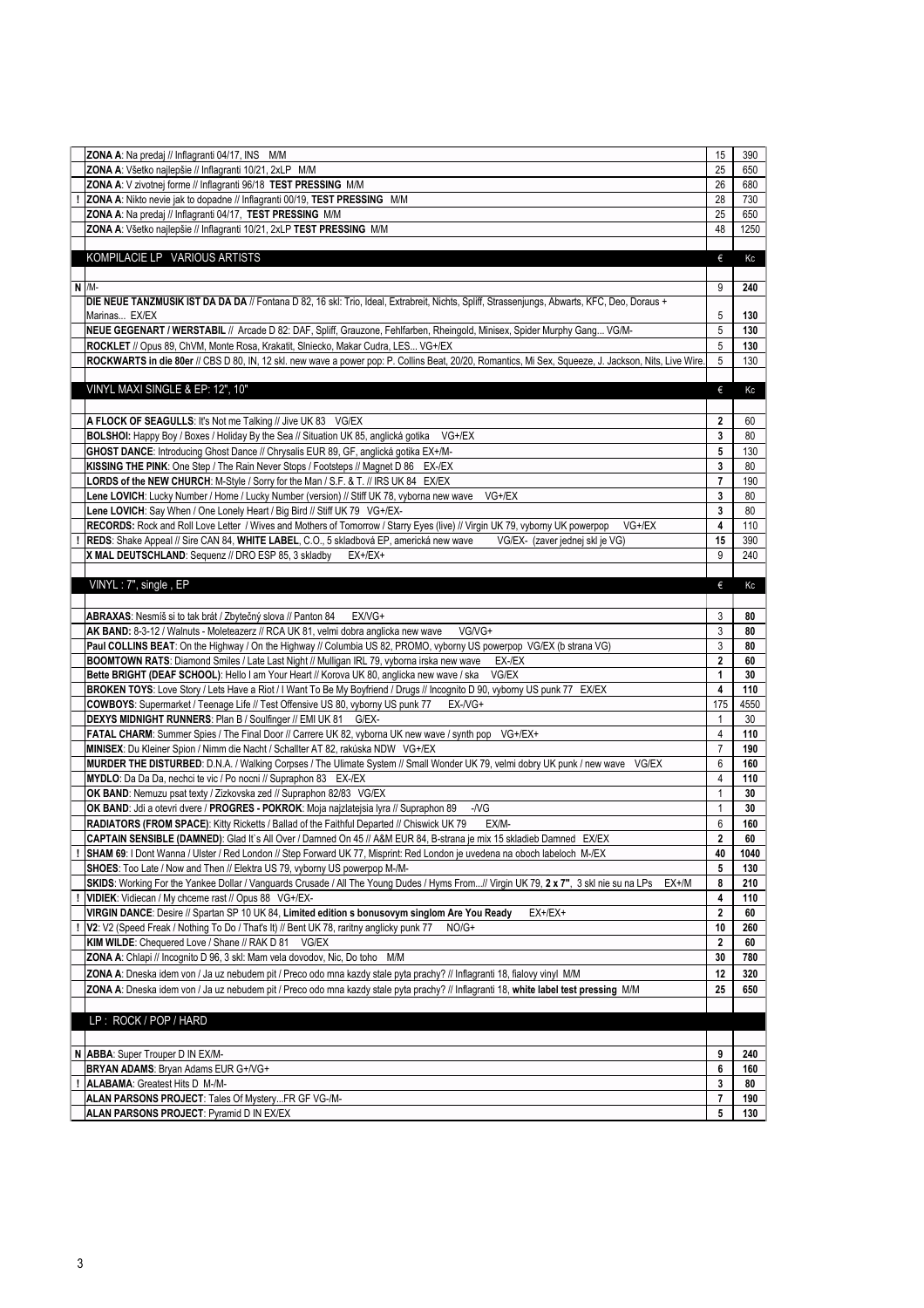| PAUL ANKA: The Lonely Boy (best of) D VG/EX                           | 4              | 110 |
|-----------------------------------------------------------------------|----------------|-----|
| ASIA: Alpha CAN IN VG+/M-                                             | 6              | 160 |
| N ATOMIC ROOSTER PL VG/EX+                                            | $\overline{7}$ | 190 |
| <b>BACHMAN - TURNER OVERDRIVE: Rock Heavies (best of) D</b><br>$M-M-$ | 11             | 290 |
|                                                                       |                |     |
| N BAKER GURVITZ ARMY: Hearts on Fire D GF G+/EX                       | 5              | 130 |
| BALET: Někdo bude tě mit rad M-/EX-                                   | 3              | 80  |
| BARCLAY JAMES HARVEST: XII D INS VG+/EX (2 skl sú G+)                 | 4              | 110 |
| <b>BARCLAY JAMES HARVEST: Live 2xLP D GF VG/G+</b>                    | 3              | 80  |
| BARCLAY JAMES HARVEST: Glasnost UK IN M-/M-                           | $\overline{7}$ | 190 |
| N BAY CITY ROLLERS: Dedication D EX-NG+                               | 8              | 210 |
|                                                                       |                |     |
| <b>BAY CITY ROLLERS: Its a Game AT EX/EX</b>                          | 9              | 240 |
| BE BOP DELUXE: Modern Music UK IN VG/VG (1 skl je G+)                 | 4              | 110 |
| N JEFF BECK feat. ROD STEWART: The Most of D 78 VG+/EX                | $\overline{7}$ | 190 |
| N BEE GEES: Golden Serie (best of 67-71) D EX/EX                      | 5              | 130 |
| BEE GEES: Living Eyes CS EX-/VG (3 skladby sú G+)                     | 4              | 110 |
| BLOW MONKEYS: She Was Only a Grocers UK IN VG/EX-                     | $\overline{2}$ | 60  |
|                                                                       |                |     |
| BOHEMIA: Zrnko písku (1.press) VG/VG                                  | 6              | 160 |
| PAT BOONE: The Famous Songs D EX-/EX                                  | $\overline{4}$ | 110 |
| BUDKA SUFLERA: Za ostatni grosz VG+/M-                                | 10             | 260 |
| N KATE BUSH: The Kick Inside FR EX/EX+                                | 11             | 290 |
| N KATE BUSH: The Dreaming EUR IN EX/EX                                | 9              | 240 |
| BYRDS: Mr. Tamourine Man EUR VG/VG+ (2 skl sú VG)                     | $\overline{7}$ | 190 |
|                                                                       |                |     |
| N JOHNNY CASH: Starportrait 2xLP D GF EX/VG+ (2 skl sú VG)            | 10             | 260 |
| N CHEAP TRICK: Dream Police EUR IN GF EX/EX                           | 8              | 210 |
| <b>CHORDETTES: Never on Sunday US VG/EX</b>                           | 6              | 160 |
| <b>ERIC CLAPTON: The Best of D EX/EX</b>                              | 8              | 210 |
| N ERIC CLAPTON: Pop Giants D G+/VG+ (1 skladba je VG)                 | 5              | 130 |
| EDDIE COCHRAN: 20 Rock'n'Roll Hits D VG+/M-                           | $\overline{7}$ | 190 |
| N L. COHEN: Greatest Hits EUR IN INS EX-/M-                           | 11             | 290 |
|                                                                       |                |     |
| <b>CRETU:</b> Die Cinesishe Mauer D IN VG+/EX-                        | 5              | 130 |
| <b>CROSBY STILLS &amp; NASH: Replay CAN VG/EX</b>                     | 8              | 210 |
| ROGER DALTREY (WHO): Cant Wait To See EUR IN EX/EX                    | 5              | 130 |
| DAVE DEE DOZY BEAKY MICK & TICH: Attention D M-/M-                    | 8              | 210 |
| DEEP PURPLE: Who do We Think We are D'73 GF INS VG/VG+                | 10             | 260 |
| N DEEP PURPLE: Made in Japan D GF VG/VG+ (2 skl. sú G)                | 8              | 210 |
|                                                                       |                |     |
| N DRUPI: Canta D EX/M                                                 | 6              | 160 |
| DAVE EDMUNDS: The Best Of D EX/M-                                     | 5              | 130 |
| <b>EMERSON LAKE &amp; PALMER: Welcome Back UK 3xLP G/EX-</b>          | 12             | 320 |
| N ENDGAMES: Building Beauty D IN + INS EX/EX                          | 5              | 130 |
| <b>EUROPEANS: Live UK VG+/M-</b>                                      | 6              | 160 |
| <b>EVERLY BROTHERS:</b> The Very Best of D EX-/M-                     | 5              | 130 |
|                                                                       |                |     |
| FAITH NO MORE: Angel Dust RUS VG+/M-                                  | 18             | 470 |
| MARIANNE FAITHFULL: Summer Nights UK VG+/M-                           | 8              | 210 |
| <b>BRYAN FERRY: In Your Mind D IN M-/EX</b>                           | $\overline{7}$ | 190 |
| PETER GABRIEL: So CS M-/EX+                                           | 10             | 260 |
| <b>GLASS TIGER: Diamond Sun US IN EX/EX</b>                           | $\mathbf{3}$   | 80  |
|                                                                       |                |     |
| N   KAREL GOTT: Hlas múj nech tu zní G+/VG+ (3 skl. sú VG-)           | 4              | 110 |
| BILL HALEY & the COMETS CS VG+/EX                                     | 4              | 110 |
| P. HAMMEL: Remote Barbers Shop EX-/VG+                                | 9              | 240 |
| <b>IVAN HLAS &amp; NAHLAS EX-/M-</b>                                  | 6              | 160 |
| <b>IVAN HLAS: Noční chodec G/VG+</b>                                  | $\overline{2}$ | 60  |
| HOLLIES: The Hollies CS EX-/VG+                                       | 5              | 130 |
|                                                                       |                |     |
| <b>BUDDY HOLLY:</b> Seine 20 Grosste Hits D EX/VG+                    | $\overline{4}$ | 110 |
| P. JANCZERSKI I BRACTWO KURKOWE VG+/EX                                | 6              | 160 |
| PETRA JANÚ: Motorest VG+/VG+                                          | $\overline{2}$ | 60  |
| PETRA JANÚ: Exploduj EX/EX+                                           | 5              | 130 |
| PETRA JANÚ: Jedeme dál M-/EX (2 skl sú VG)                            | $\overline{2}$ | 60  |
| N PETRA JANÚ: S láskou EX/M-                                          | 3              | 80  |
|                                                                       | $\overline{2}$ |     |
| N PETRA JANÚ: Už nejsem volná EX-/EX+                                 |                | 60  |
| <b>KARAT: Der Blaue Planet D IN EX/EX+</b>                            | $\overline{4}$ | 110 |
| KIDS: Anvil Chorus D INS VG+/EX                                       | 11             | 290 |
| AMANDA LEAR: I am a Photograph D VG+/M-                               | 6              | 160 |
| <b>AMANDA LEAR: Never Trust a Pretty Face D IN EX-/EX</b>             | 5              | 130 |
| N LEVEL 42: Running in the Family CS VG/EX                            | 5              | 130 |
|                                                                       |                |     |
| N BLUE EFFECT: Kingdom of Life G+/G+                                  | 17             | 450 |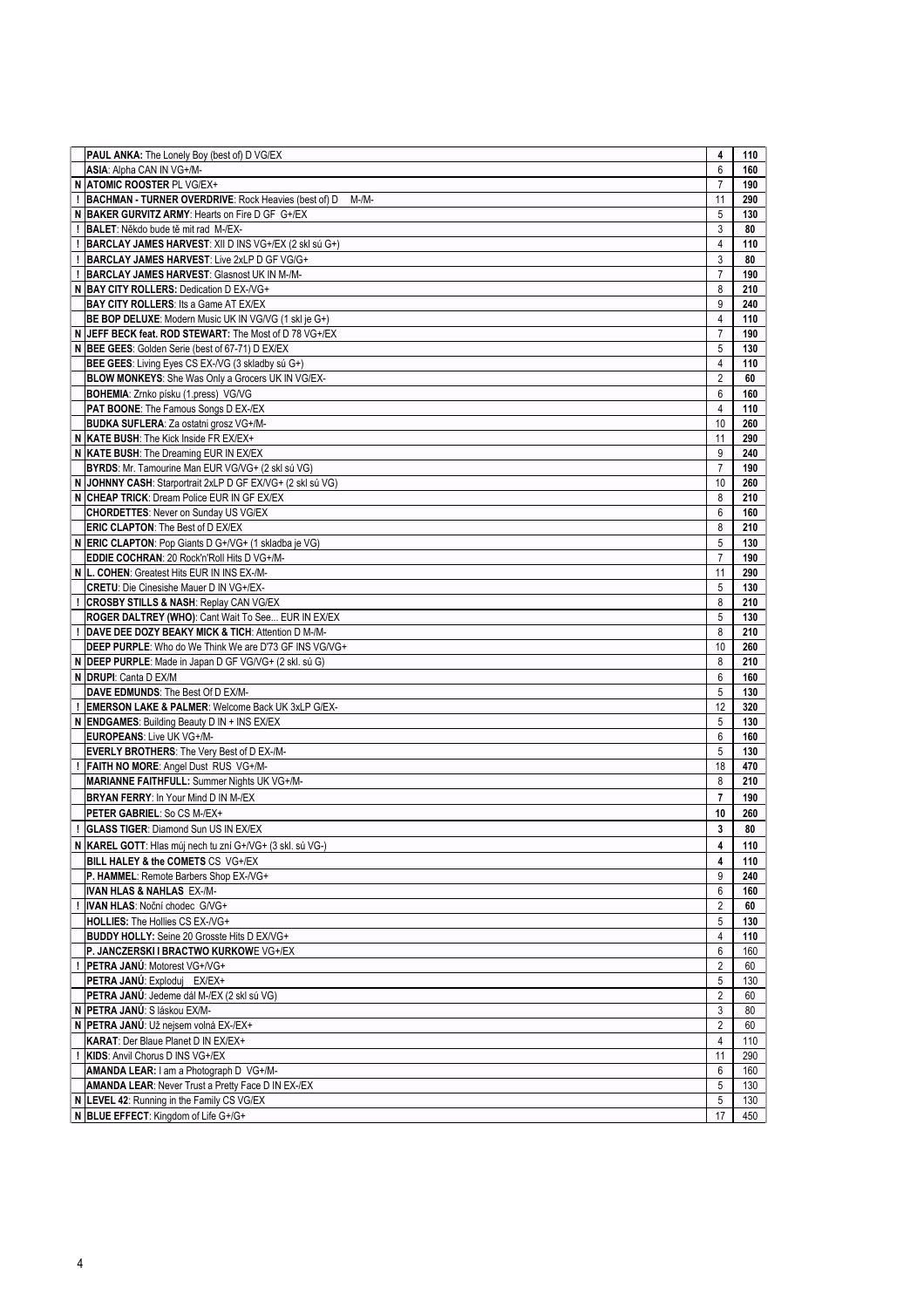| N BLUE EFFECT: A Benefit of Radim Hladík VG+/VG+                                                                                            | 15             | 390 |
|---------------------------------------------------------------------------------------------------------------------------------------------|----------------|-----|
| M. EFEKT: Svět hledačú VG+/VG+                                                                                                              | 13             | 340 |
| M. EFEKT: 33 VG/EX- (1.press)                                                                                                               | 17             | 450 |
| MAHAVISHNU ORCHESTRA CS EX-/EX (ale na 1 mieste skáče na mieste)                                                                            | 5              | 130 |
|                                                                                                                                             |                |     |
| MANFRED MANN: The Best Of D EX-/EX-                                                                                                         | 5              | 130 |
| PHIL MANZANERA: Primitive Guitars D EX/M-                                                                                                   | 5              | 130 |
| JOHN MAYALL: Live in Concert PL VG/M- (1 skl je VG)                                                                                         | 5              | 130 |
| N NENA: ? D VG/VG+                                                                                                                          | 5              | 130 |
|                                                                                                                                             |                |     |
| NETWORK: Nightwork NL IN EX/M-                                                                                                              | 5              | 130 |
| <b>MIKE OLDFIELD:</b> Wonderful Music D IN VG+/M-                                                                                           | $\overline{7}$ | 190 |
| <b>OLYMPIC: Bigbit VG+/EX-</b>                                                                                                              | 5              | 130 |
|                                                                                                                                             |                |     |
| <b>OMEGA: XI EX/M-</b>                                                                                                                      | 6              | 160 |
| N M. PROKOP FRAMUS 5: Holubí dante EX-/EX                                                                                                   | 11             | 290 |
| PURPLE SCHULZ: Hautnah D EX/EX                                                                                                              | 3              | 80  |
| <b>CLIFF RICHARD:</b> Move It (best of) D EX/EX                                                                                             | 4              | 110 |
|                                                                                                                                             |                |     |
| <b>TOMMY ROE: Something for Everybody US VG/EX-</b>                                                                                         | 8              | 210 |
| SAILOR: The Third Step D GF EX-/EX+                                                                                                         | 5              | 130 |
| <b>SANTANA: The Third Album UK VG-/EX</b>                                                                                                   | 9              | 240 |
| <b>SAXON:</b> Strong Arm of the Law D IN VG/EX                                                                                              | 9              | 240 |
|                                                                                                                                             |                |     |
| <b>SEARCHERS: Attention D VG-/VG+</b>                                                                                                       | $\overline{4}$ | 110 |
| <b>SECRET SERVICE:</b> Yesica YU VG+/EX-                                                                                                    | 6              | 160 |
| SHANANA: Rock and Roll Is Here To Stay YU EX-/M-                                                                                            | 6              | 160 |
| ROCKY SHARPE: Rama Lama D IN EX/EX                                                                                                          | 5              | 130 |
|                                                                                                                                             |                |     |
| N SHOWADDYWADDY: Showaddywaddy SWE VG/VG+                                                                                                   | 4              | 110 |
| <b>SHOWADDYWADDY: Greatest Hits D VG/EX-</b>                                                                                                | 5              | 130 |
| <b>SKALDOWIE: Skaldowie VG-/VG+</b>                                                                                                         | 16             | 420 |
| <b>SKALDOWIE:</b> Szanujmy Wspomnienia VG+/VG+                                                                                              | $\overline{7}$ | 190 |
|                                                                                                                                             |                |     |
| PETR SKOUMAL: Se nezblázni M-/M-                                                                                                            | $\overline{4}$ | 110 |
| PETR SKOUMAL: Poločas rozpadu INS EX-/M-                                                                                                    | 6              | 160 |
| N B. SPRINGSTEEN: Tunnel of Love CS IN EX/EX+                                                                                               | 9              | 240 |
| N ROD STEWART: Out of Order CS EX/M-                                                                                                        | 8              | 210 |
|                                                                                                                                             |                |     |
| <b>STEPHEN STILLS: 2 CAN GF VG+/EX-</b>                                                                                                     | 9              | 240 |
| !   TITANIC: Metal Celebration EX/M-                                                                                                        | 5              | 130 |
| PETE TOWNSHEND: Empty Glass D IN EX/EX+                                                                                                     | 6              | 160 |
| TROGGS: Trogg Tapes US VG/EX- (1 skl je VG)                                                                                                 | 8              | 210 |
|                                                                                                                                             |                |     |
| N  HANA & PETR ULRYCHOVI : Hana & Petr M-/M-                                                                                                | 6              | 160 |
| N URIAH HEEP: High and Mighty D IN EX/VG+                                                                                                   | 13             | 340 |
| URIAH HEEP: Very Eavy AT GF VG/VG (2 skladby sú VG-)                                                                                        | 10             | 260 |
| N URIAH HEEP: The Magicians Birthday AT -/VG (tvrdý čierny obal)                                                                            | 6              | 160 |
|                                                                                                                                             |                |     |
| <b>URIAH HEEP:</b> The Best of D IN EX-/EX (1 skladba je VG+)                                                                               | 14             | 370 |
| <b>SUZANNE VEGA: Days of Open Hand CS EX/M</b>                                                                                              | 11             | 290 |
| N WEATHER REPORT CS VG+/EX+                                                                                                                 | 10             | 260 |
| WHO: Portrait of the Who BELG VG/EX-                                                                                                        | 9              | 240 |
|                                                                                                                                             |                |     |
| N WHO: Face Dances YU VG+/EX                                                                                                                | $\overline{7}$ | 190 |
| WISHBONE ASH: Wishbone Four D 1.press GF EX/G+ (ale raz preskočí)                                                                           | 4              | 110 |
| YES: Relayer D 1.press GF VG/VG+                                                                                                            | 9              | 240 |
| <b>DWIGHT YOAKAM: Hillbilly de Luxe US IN VG+/EX</b>                                                                                        | $\overline{2}$ | 60  |
|                                                                                                                                             |                |     |
| NEIL YOUNG: After the Gold Rush D pôv. vydanie GF VG-/VG (ale 1 skladba je VG- a 1 je G+)                                                   | 9              | 240 |
| 1910 FRUITGUM Co.: Hard Ride US IN EX-/EX+                                                                                                  | 11             | 290 |
| BUDDAH'S HIT EXPLOSION Vol 2: Ohio Express, 1910 Fruitgum, KKSOC, Camel Drivers, Feathers D VG-/VG- (2 skl G+)                              | $\overline{4}$ | 110 |
|                                                                                                                                             |                |     |
| N ECHOES OF A ROCK ERA (Original Oldies 1953-57): Diddley C.Berry Sonny Till Faye Adams Penguins Moonglows CadillacsD GF VG+/VG+ (1 skladba | 6              | 160 |
| N   EROTICA: M.Gaye S.Wonder U.Tozzi I Santo California P.Anka M.JacksonD EX/EX                                                             | 5              | 130 |
| GALERIE ZLATÝCH DESEK 2: Little Richard Chuck Berry J. Tillotson Ch. Checker Shirelles VG/EX                                                | 4              | 110 |
|                                                                                                                                             |                |     |
| N GLAM ROCK: Glitter T.Rex Slade Mud A.Cooper Wizzard D EX/EX+                                                                              | 7              | 190 |
| N PRAGUE POP APOSTLES: Vondráčková Neckář Matuška Gott Pilarová Sodoma Urbánková VG+/VG+                                                    | $\overline{7}$ | 190 |
| REGGAE EXPLOSION 2xLP VG+/VG- (2 skladby sú G+)                                                                                             | 4              | 110 |
|                                                                                                                                             |                |     |
| ROCK N ROLL FEVER D 18 skl: B. Haley, L. Richard, C. Checker C. Perkins J.+ Hurricanes D. Eddy Surfaris EX-/EX                              | 5              | 130 |
| <b>SUNSHINE REGGAE: J.Cliff Steel Pulse D.Dekker Third World VG/VG+</b>                                                                     | 4              | 160 |
| N   20 Original Beat Hits: Karat SBB Puhdys Cz. Gitary Kreis DDR VG+/M-                                                                     | 5              | 130 |
|                                                                                                                                             |                |     |
|                                                                                                                                             |                |     |
| 12": ROCK / POP / HARD                                                                                                                      |                |     |
|                                                                                                                                             |                |     |
|                                                                                                                                             |                |     |
| MIKE JONES: Do It BELG VG+/M-                                                                                                               | 4              |     |
|                                                                                                                                             |                |     |
|                                                                                                                                             |                |     |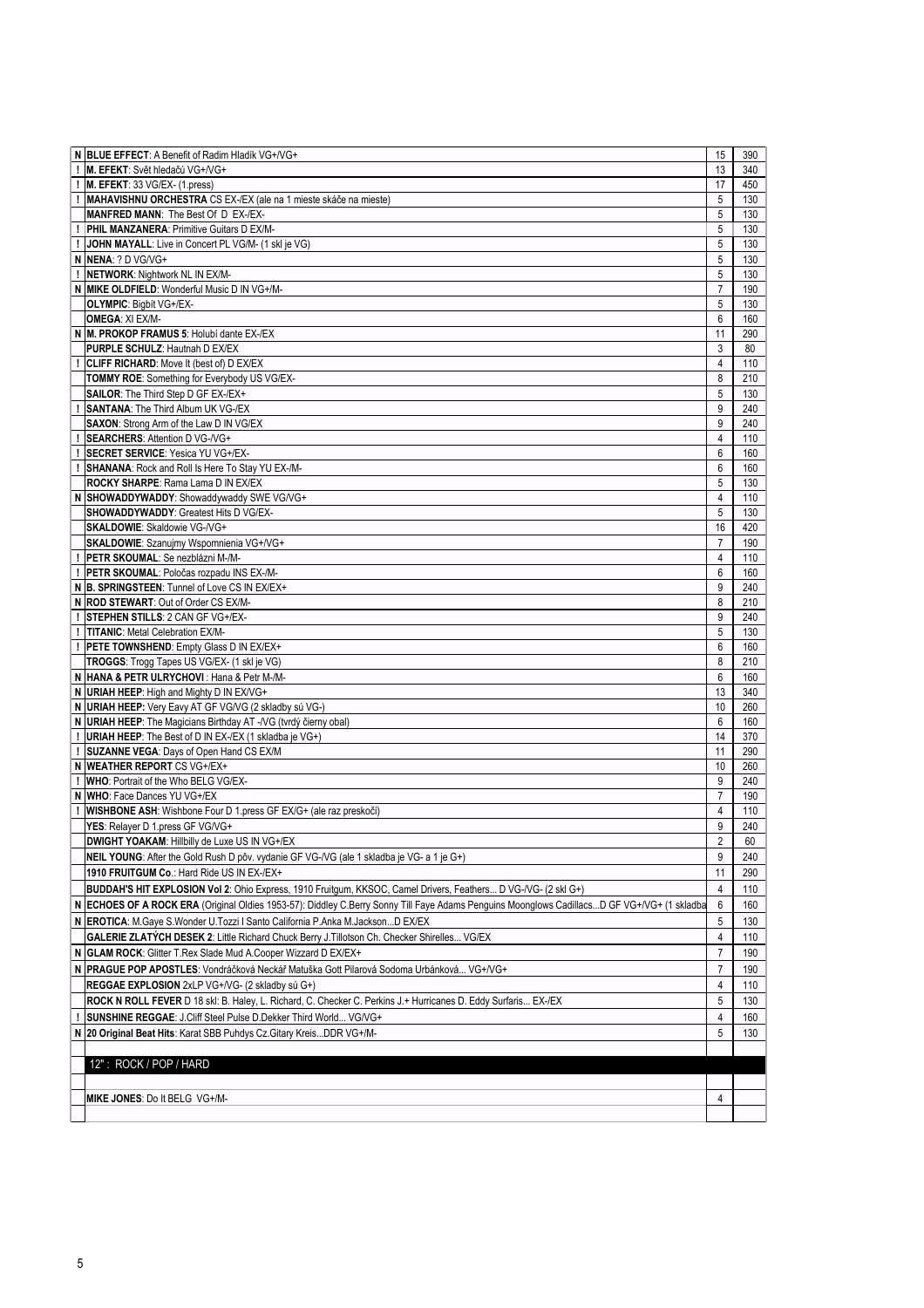|   | 7": ROCK / POP / HARD                                                                                                           |                         |            |
|---|---------------------------------------------------------------------------------------------------------------------------------|-------------------------|------------|
|   |                                                                                                                                 |                         |            |
|   | BEACH BOYS: Friends D VG-/VG+                                                                                                   | $\mathbf{2}$            | 60         |
|   | BEE GEES: Dont Forget To Remember D VG+/VG+                                                                                     | $\mathbf{2}$            | 60         |
|   | F. R. CECH: Kocour Ciro VG/VG                                                                                                   | 1                       | 30         |
|   | F.R. ČECH: Velká láska je v háji EX-/EX-                                                                                        | $\mathbf 2$             | 60         |
|   | F.R.ČECH: Což to není krásné M-/EX                                                                                              | $\mathbf{2}$            | 60         |
|   | F.R. ČECH: Lupič Willy EX-/VG                                                                                                   | $\overline{\mathbf{2}}$ | 60         |
|   | BILL HALEY: Dont Knock the Rock D 1957<br>$P/G+$                                                                                | 1                       | 30         |
|   | <b>TOMMY JAMES: Hanky Panky D 66</b><br>VG/VG+                                                                                  | 1                       | 30         |
|   | KATAPULT: Třináctá komnata EX/M-                                                                                                | 6                       | 160        |
|   | KATAPULT: Nebreč, kdyby za to stál M-/M-                                                                                        | 3                       | 80         |
|   | KINKS: Dedicated Follower of Fashion / Sittin on my Sofa D 66 NO/VG+ (ale vyzera horsie)                                        | 3                       | 80         |
|   | LOVIN SPOONFUL: Summer in the City D EX/EX                                                                                      | 3                       | 80         |
|   | V. MIŠÍK: Variace na renesanční VG+/EX                                                                                          |                         |            |
|   |                                                                                                                                 | 5                       | 130        |
|   | <b>OLYMPIC:</b> Dynamit VG-/EX-<br><b>OLYMPIC: Blíženci EX/EX</b>                                                               | 4<br>$\overline{2}$     | 110<br>60  |
|   | OLYMPIC: Nikdo nejsme akorát VG+/M-                                                                                             | $\overline{2}$          | 60         |
|   | OLYMPIC: Když ti svítí zelená EX/M-                                                                                             | 5                       | 130        |
|   | J. SCHELINGER: Coz takhle dat si spenat VG/VG+                                                                                  | $\mathbf{1}$            | 30         |
|   | J. SCHELINGER: Evzenie VG/EX                                                                                                    | $\mathbf{2}$            | 60         |
|   | J.SCHELINGER: Nám se líbí EX/VG+ (prvé 3 drážky B strany sú G+)VG+/EX 2€                                                        | $\overline{2}$          | 60         |
|   | <b>SEARCHERS:</b> Sweets For My Sweet / Sugar and Spice D 72 EX-/EX                                                             | 6                       | 160        |
|   |                                                                                                                                 |                         |            |
|   | CD:                                                                                                                             |                         |            |
|   |                                                                                                                                 |                         |            |
|   | <b>AEROSMITH: Live! Bootleg M-/M-</b>                                                                                           | 4                       | 110        |
|   | <b>IAN ANDERSON: Divinities M-/EX</b>                                                                                           | $\overline{7}$          | 190        |
|   | BEATLES: Beatlemania (20 skl best of 1962-64) CZ M-/M-                                                                          | 4                       | 110        |
|   | BLONDIE: Atomic - the Very Best of // Chrysalis EUR 98, 19 skladieb a 2 remixy<br>$M-M-$                                        | 5                       | 130        |
|   | DAVID BOWIE: Hours EX/EX                                                                                                        | 5                       | 130        |
|   | <b>CAKE LIKE: Bruiser Queen EX/EX</b>                                                                                           | $\sqrt{2}$              | 60         |
|   | <b>CHARLATANS: Melting Pot // Beggars UK 98</b><br>$M$ -/EX                                                                     | 3                       | 80         |
|   | CITY LIGHTS: Escape From Tomorrow Today // Ivy League AUS 04, DP, austrálsky power pop EX-/M-                                   | 3                       | 80         |
|   | <b>ALICE COOPER: Classicks EX/EX</b>                                                                                            | 3                       | 80         |
|   | <b>CURE:</b> Mixed Up // Fiction UK M-/EX<br>CURE: 4:13 Dream // Fiction EUR 08 M-/EX                                           | 9<br>5                  | 240<br>130 |
|   | <b>DEAD MOON:</b> What a Way To See the Old Girl Go // Voodoo US 17, US garage punk EX/EX-                                      | 8                       | 210        |
|   | <b>DEPECHE MODE:</b> Sounds of the Universe cd+dvd M-/EX                                                                        | 8                       | 210        |
|   | <b>DIRE STRAITS:</b> On the Night 3x videocd EX/M-                                                                              | 10                      | 260        |
|   | <b>BOB DYLAN: The Essential 2xcd M-/EX</b>                                                                                      | 6                       | 160        |
|   | <b>DURAN DURAN: Greatest M-/EX-</b>                                                                                             | 4                       | 110        |
|   | FLOODLAND: Decay // Wait AT 02, velmi dobra rakuska gotika v style Sisters of Mercy EX/EX                                       | $\overline{2}$          | 60         |
|   | NOEL GALLAGHER: High Flying Birds (de luxe) M-/EX-                                                                              | 16                      | 420        |
|   | <b>GARY FLOYD BAND: Broken Angels D EX-/M-</b>                                                                                  | $\overline{2}$          | 60         |
| N | <b>GENESIS: We Cant Dance M-/VG+</b>                                                                                            | 4                       | 110        |
|   | N GENESIS: Nursery Cryme EX/EX                                                                                                  | 4                       | 110        |
|   | N GENESIS: A Trick of the Tail EX/EX                                                                                            | $\overline{7}$          | 190        |
|   | <b>GENESIS: Seconds Out 2xcd EX/EX</b>                                                                                          | 8                       | 210        |
| N | <b>GENESIS: Live VG+/EX</b>                                                                                                     | $\overline{7}$          | 190        |
|   | TOM GABEL (AGAINST ME): Heart Burns // Sire EUR 08, 7 skl mini album, spevak Against Me<br>EX/M-                                | $\overline{2}$          | 60         |
|   | HALF JAPANESE: Overjoyed // Joyful US 14, US indies M/EX-                                                                       | 6                       | 160        |
|   | HOUSEMARTINS: Now Thats What I Call Quite Good // Go Dis EUR<br>M-/EX                                                           | $\overline{2}$          | 60         |
|   | <b>IRON MAIDEN:</b> The Number of the Beast + 2x klip M-/M-                                                                     | 10                      | 260        |
|   | JACK RUBIES: Fascinatin Vacation // TVT US 88, US alternativny rock M-/M-                                                       | 4                       | 110        |
|   | JAN and DEAN: Fun Fun Fun, 12 skl, best of VG+/EX+                                                                              | 3<br>6                  | 80<br>160  |
|   | JANES ADDICTION: Nothing's Shocking // WB EUR 88<br>M-/M-<br>KEMURI: Senka - Senrui // Roadrunner EU 00, japonský skapunk M-/EX | 4                       | 110        |
|   | KILLING JOKE: Laugh? I Nearly Bought One // Virgin EUR 92, 17 skladbove best of M-/M-                                           | 8                       | 210        |
|   | LE TIGRE: Le Tigre // Wilija UK 99, dievcensky US punk M-/M-                                                                    | 10                      | 260        |
|   | LIBERTINES: Up the Bracket // Rough Trade UK 02 M-/M-                                                                           | 5                       | 130        |
|   | N   LIQUIDO: Alarm! Alarm! // Virgin D 02<br>$EX-M-$                                                                            | 4                       | 110        |
|   | LOVIN SPOONFUL: Summer in the City, 16 skladieb EX-/VG+                                                                         | 2                       | 60         |
|   | MADNESS: The Heavy Heavy Hits // Virgin EUR 98, 23 skl best of M-/EX                                                            | 5                       | 130        |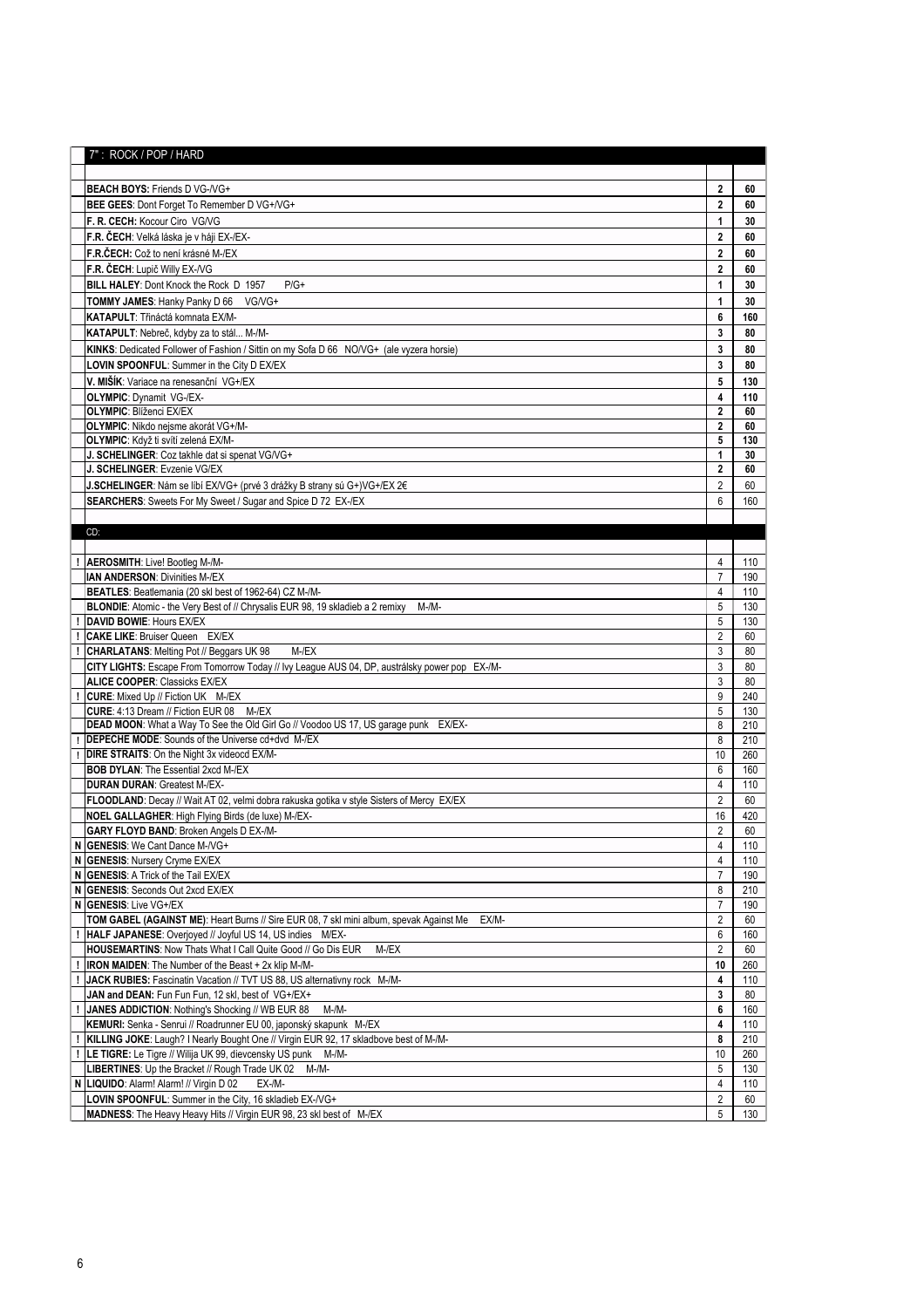|   | MANIC STREET PREACHERS: Forever Delayed 2x cd M-/EX-                                                                                       | 4                       | 110 |
|---|--------------------------------------------------------------------------------------------------------------------------------------------|-------------------------|-----|
|   | MARILLION: The Thieving Magpie 2xcd M-/EX                                                                                                  | 8                       | 210 |
|   | <b>MARILLION:</b> The Best of Both Worlds 2xcd M-/EX                                                                                       | 6                       | 160 |
|   |                                                                                                                                            |                         |     |
| N | MARILLION: B sides Themselves EX/EX-                                                                                                       | 6                       | 160 |
|   | N METALLICA: Load VG/VG                                                                                                                    | $\overline{\mathbf{4}}$ | 110 |
|   | N MIKE + MECHAMICS: Word of Mouth EX/VG                                                                                                    | 6                       | 160 |
|   | N MIKE + MECHANICS: Living Years EX/EX                                                                                                     | $\mathbf{3}$            | 80  |
|   |                                                                                                                                            |                         |     |
|   | MINIMAL COMPACT: One + One By One // Crammed BELG 11 M-/M-                                                                                 | 13                      | 340 |
|   | NOISE UNIT: rinding Into Emptiness // Artofact CAN 89/16, EBM<br>$M-M$                                                                     | 10                      | 260 |
|   | M. OLDFIELD: Five Miles Out M/M zapečatené                                                                                                 | 5                       | 130 |
|   |                                                                                                                                            |                         |     |
|   | ROY ORBISON: Bye Bye Love (best of) EX-/M-                                                                                                 | $\mathbf{3}$            | 80  |
|   | POGUES: The Rest of the Best EUR EX-/EX                                                                                                    | 3                       | 80  |
|   | <b>PROVOKED:</b> Infant in the Womb of // Profane US 04, US hc / punk<br>$M-M-$                                                            | 4                       | 110 |
|   |                                                                                                                                            |                         |     |
|   | PUP: This Place Sucks Ass // Rise US 20, 6 skl mini album US punku EX/M-                                                                   | $\overline{7}$          | 190 |
|   | QUEEN: Made in Heaven VG+/VG+                                                                                                              | 4                       | 110 |
|   | R.E.M.: Dead Letter Office M-/EX                                                                                                           | 5                       | 130 |
|   |                                                                                                                                            |                         |     |
|   | R.E.M.: Automatic for the People M-/VG+                                                                                                    | 5                       | 130 |
|   | <b>R.E.M.: New Adventures in Hi-Fi</b> M-/EX                                                                                               | 5                       | 130 |
|   | R.E.M.: The Best of EX/EX                                                                                                                  | 5                       | 130 |
|   |                                                                                                                                            |                         |     |
|   | R.E.M.: Green M-/M-                                                                                                                        | 5                       | 130 |
|   | R.E.M.: Eponymous M-/VG+                                                                                                                   | 4                       | 110 |
|   |                                                                                                                                            |                         |     |
|   | R.E.M.: Out of Time VG+/EX                                                                                                                 | 4                       | 110 |
|   | R.E.M.: Reveal EX/VG+                                                                                                                      | 3                       | 80  |
|   | N R.E.M.: Document // EMI 93, 17 skladieb VG+/EX                                                                                           | 4                       | 110 |
|   |                                                                                                                                            |                         |     |
|   | DEE DEE RAMONE / TERRORGRUPPE: I Got a Right to Love Her if I want to / Horror Hospital / Dee Dee / Sunny // Trash 01, EP + 1 video EX/EX- | 4                       | 110 |
|   | ROTEN ROSEN (TOTEN HOSEN): Wir Warten aufs Christkind // JKP D 98, vianocne songy v podani Toten Hosen, hostia z the Boys a Lurkers EX/VG  | 4                       | 110 |
|   | RULERS OF THE PLANET: In 30 Minutes We Destroy the Earth // ROP IRL 05, CDR, melodicky irsky punk EX/EX                                    | 4                       | 110 |
|   |                                                                                                                                            |                         |     |
|   | <b>SHADOW REICHENSTEIN: Its Monster Rock // Fiendforce D 87</b><br>$M-M-$                                                                  | 9                       | 240 |
|   | <b>SHADOWS: Single Collection 2xcd EX/M-</b>                                                                                               | $\overline{7}$          | 190 |
|   | SHAME: Songs of Praise // Dead Oceans UK 18, anglicke indies EX/EX                                                                         | $\overline{7}$          | 190 |
|   |                                                                                                                                            |                         |     |
|   | SQUEEZE: Ridiculous // A+M EUR 95<br>M-/EX-                                                                                                | $\overline{2}$          | 60  |
|   | <b>SWEET: Little Willie M-/M</b>                                                                                                           | $\overline{7}$          | 190 |
|   | SZAJBA: Wolno Szybko Szybko Wolno // No Pasaran PL 13, polsky punk so spevackou M-/M-                                                      | $\rightarrow$           | 190 |
|   | <b>TANGERINE DREAM: The Best of EX/EX-</b>                                                                                                 | 5                       | 130 |
|   |                                                                                                                                            |                         |     |
|   | UNHEILIG: Lichter der Stadt // Vertigo D 12, 2xcd, digi, ltd edt.<br>$VG+/M-$<br>nemecky alternat. rock / synth pop                        | 4                       | 110 |
|   | WHO: Who's Last (best of) M-/EX                                                                                                            | 6                       | 160 |
|   | JANE WIEDLIN (GO - GO's): Tangled // EMI EUR 90<br>$M-M-$                                                                                  | $\overline{7}$          | 190 |
|   |                                                                                                                                            |                         |     |
|   | WILDHEARTS: P.H.U.Q // Lemon UK 10, 2 x cd, anglicky alternativny rock M/M                                                                 | 10                      | 260 |
|   | <b>WONDER STUFF:</b> Oh No Its + From the Midlands with Love // Independent UK 12, 2xcd<br>$M-M-$                                          | $\overline{7}$          | 190 |
|   | X-CORE: In Hell M/M                                                                                                                        | $\overline{4}$          | 110 |
|   |                                                                                                                                            |                         |     |
|   | N YES: 90125 VG/M-                                                                                                                         | 4                       | 110 |
|   | YOU ME AT SIX: Take Off Your Colours 2xcd deluxe M-/M-                                                                                     | $\mathbf{1}$            | 30  |
|   | F. ZAPPA: Shut Up n Play Yer Guitar 2xcd M-/EX-                                                                                            | 8                       | 210 |
|   |                                                                                                                                            |                         |     |
|   | FALAFEL GRIND // Obscene CZ 99, 32 kapiel: grind a hc VG+/VG+                                                                              | $\mathbf 1$             | 30  |
|   | SUNSHINE REGGAE 4xcd: Marley Dread Cliff Perry Dillinger Isaacs Dekker Holt Campbell Toots Greyhound72 skl M/M                             | 11                      | 290 |
|   |                                                                                                                                            |                         |     |
|   |                                                                                                                                            |                         |     |
|   | CD: CESKO + SLOVENSKO                                                                                                                      | €                       | Kc  |
|   |                                                                                                                                            |                         |     |
|   |                                                                                                                                            |                         |     |
|   | N ABHORRENCE: This World is Dead M/M                                                                                                       | $\overline{7}$          | 190 |
|   | ANYWAY: Golf Club // Day After 02, český garage rock<br>$M-M-$                                                                             | 5                       | 130 |
|   | CAD: Tazky kov // 11 VG+/VG+                                                                                                               | 10                      | 260 |
|   |                                                                                                                                            |                         |     |
|   | DAVOVA PSYCHOZA: Greatest Shit Live // Duna 08 M/M zapecatene                                                                              | 5                       | 130 |
|   | DEFLORACE: Massacre // Forensick SK 04, cesky grindcore M/M                                                                                | 3                       | 80  |
|   | N DESMOD: Skupinová terapia EX/G+                                                                                                          | 8                       | 210 |
|   |                                                                                                                                            |                         |     |
|   | N ETHEREAL PANDEMONIUM: Lost n Sound M/M                                                                                                   | 5                       | 130 |
|   | EXTIP: Nová stará doba // RF 08<br>M/M zapecatene                                                                                          | 10                      | 260 |
|   | HT: Absinth // Duna 07 M/M zapecatene                                                                                                      | 3                       | 80  |
|   |                                                                                                                                            | $\overline{2}$          | 60  |
|   | IDIO & IDIO: Melbys // DIY 14, cesky neopunk<br>EX/M-                                                                                      |                         |     |
|   | LAHKA MUZA: Byt tvojim zrkadlom // Excentrix SK 13<br>$M-M$                                                                                | 11                      | 290 |
|   | D. LANDA: Krysar VG+/VG papierovy obal                                                                                                     | 4                       | 110 |
|   | LE PAYACO: Niečo je zlodej<br>M-/M-                                                                                                        | 6                       | 160 |
|   |                                                                                                                                            |                         |     |
|   | N METROPOLIS: Radioactivity EX/M-                                                                                                          | 5                       | 130 |
|   | MICHAELS UNCLE: Futurum Groundlive // Black Point 07<br>EX/M-                                                                              | 5                       | 130 |
|   |                                                                                                                                            |                         |     |
|   | MICHAELS UNCLE: Return of Dark Psychedelia // Indies CZ 10, 18 skladieb EX-/EX-                                                            | 5                       | 130 |